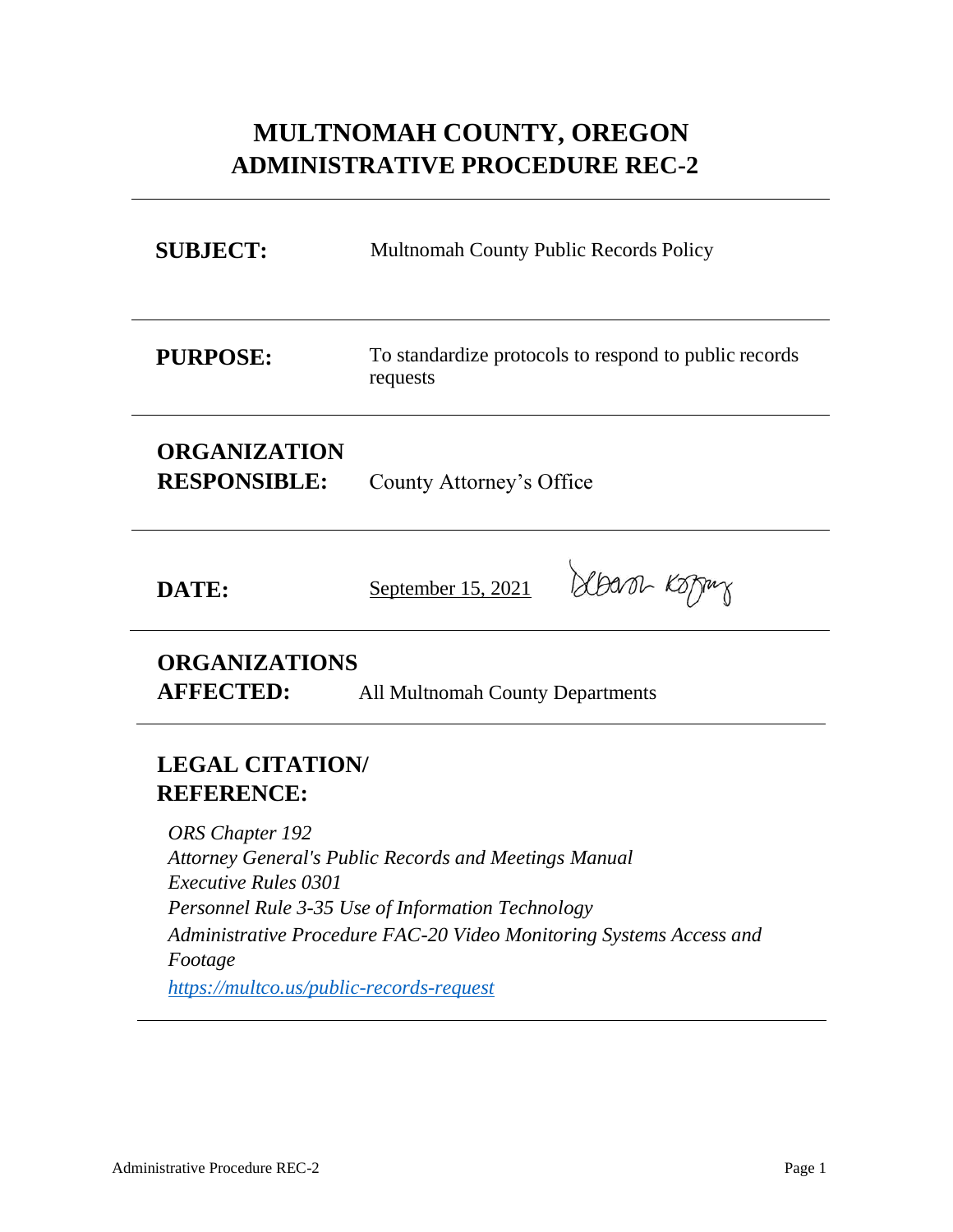## 1. Purpose

This administrative procedure provides guidelines for responding to public record requests in compliance with Oregon Public Records laws, ORS 192.410-505. This general policy is in addition to, not a substitute for, more specific Department or Division policies; any such policies must be reviewed by the County Attorney for legal compliance.

## 2. Policy Statement

It is the policy of Multnomah County to respond to public records requests in a lawful, orderly and consistent manner.

## 3. What is a Public Record?

A public record "includes any writing that contains information relating to the conduct of the [County's] business, including but not limited to court records, mortgages, and deed records, prepared, owned, used or retained by a public body regardless of physical form or characteristics." ORS 192.410(5)(a).

For purposes of public records law, the term "writing" is defined broadly. A writing means "handwriting, typewriting, printing, photographing and every means of recording, including letters, words, pictures, sounds, or symbols, or combination thereof, and all papers, maps, files, facsimiles or electronic recordings." ORS 192.410(7).

Accordingly, each of the following items is a public record if it contains information relating to the conduct of County business that is prepared, owned, used or retained by the County: email, text or instant messages, chats, and posts to social media. Similarly, a record created or maintained on a personal device is a public record if it contains information relating to the conduct of County business and is prepared, owned, used or retained by the County.

Public records are limited to writings that exist at the time the request is made. The County is not required to create a record in order to respond to a public records request. Similarly, the County is not required to explain the content of records or answer questions or provide analysis about public records. Lastly, the County is not required to use any special software, technology or process to retrieve records; instead, the County is only required to use the method of retrieval that County employees use in the normal course of business.

## 4. Written Public Records Requests Required

When possible, public record requests should be in writing on the most recent County Public Records Request Form and describe the records as specifically as possible, including relevant dates, subject matter, type of record, and the requester's contact information.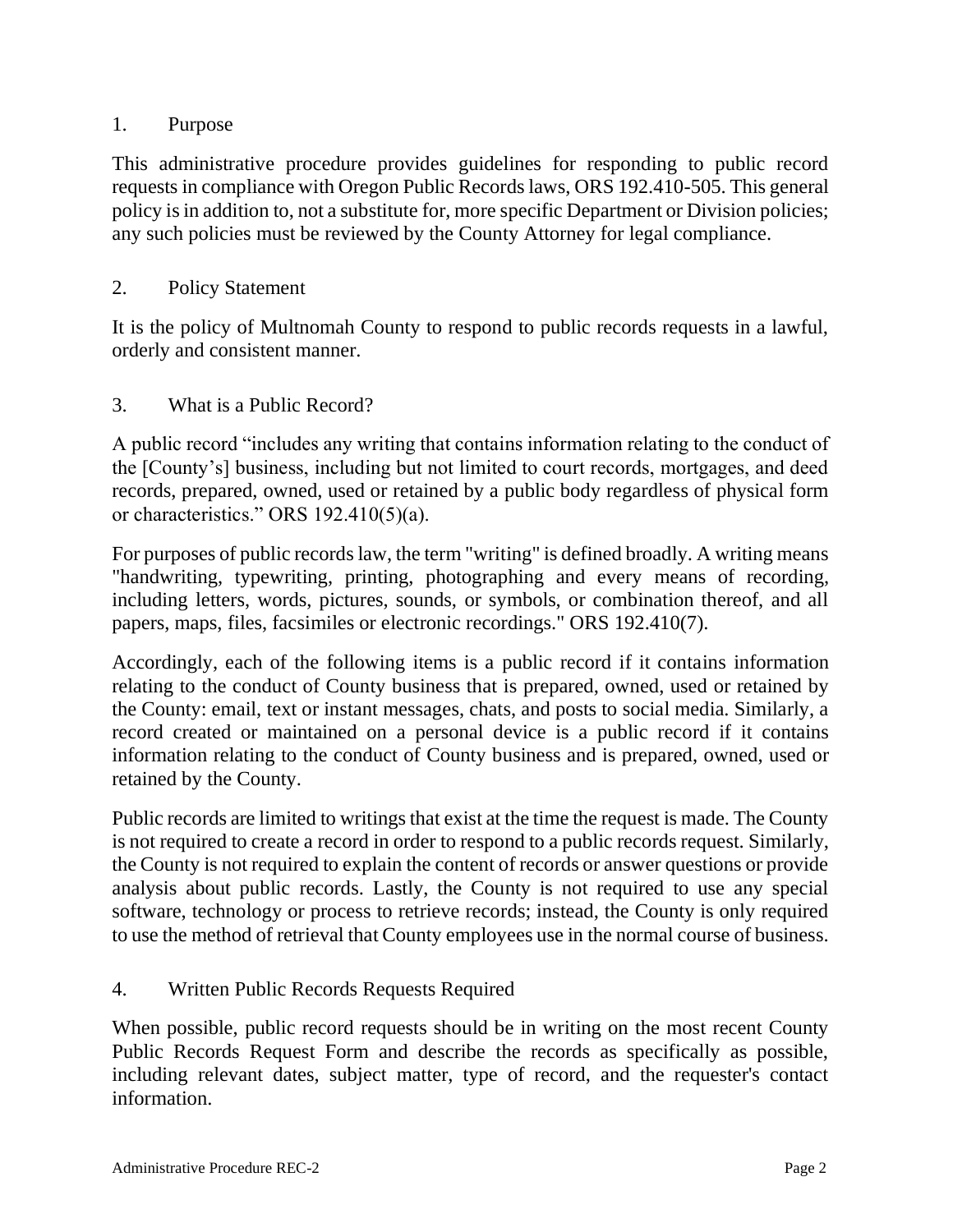- 5. Processing Public Records Requests
	- A. Department Designation.
		- 1. Each Department or Division should designate and name a person to receive public records requests. Such designation must be made public by posting on the County's website so that persons requesting public records know whom to direct the request to.
		- 2. The IT Security Manager is the designated point person for receiving public records requests for or involving the Information Technology Division.
	- B. Routing
		- 1. All public records requests shall be routed to designated personnel.
		- 2. Upon receipt by the designee, all public records requests from the media shall be forwarded to the Communications Public Affairs Office and/or the County Attorney's Office. The Communications Office and County Attorney's Office will coordinate the response to the media.
		- 3. Any employee receiving a public records request that involves IT assistance with electronic records should forward the request to the IT Security Manager.
		- 4. With respect to requests for copies of footage from Multnomah County Video Monitoring Systems (VMSF) (e.g., copies of footage from building cameras, closed circuit television systems, etc.), the person designated to receive public records requests may obtain assistance in retrieving VMSF from the VMS Facilitator identified in Administrative Procedure FAC-20 and shall comply with FAC-20, Sec. V.B to the extent possible.
		- 5. County Attorney review is required prior to production when:
			- a. An exemption may apply. See section  $(5)(C)(2)$  of this policy.
			- b. A portion of the request may be denied or redacted.
			- c. The records relate to litigation.
			- d. Email research is required.
			- e. When the request is for personal information of an employee or volunteer, including but not limited to: residential address,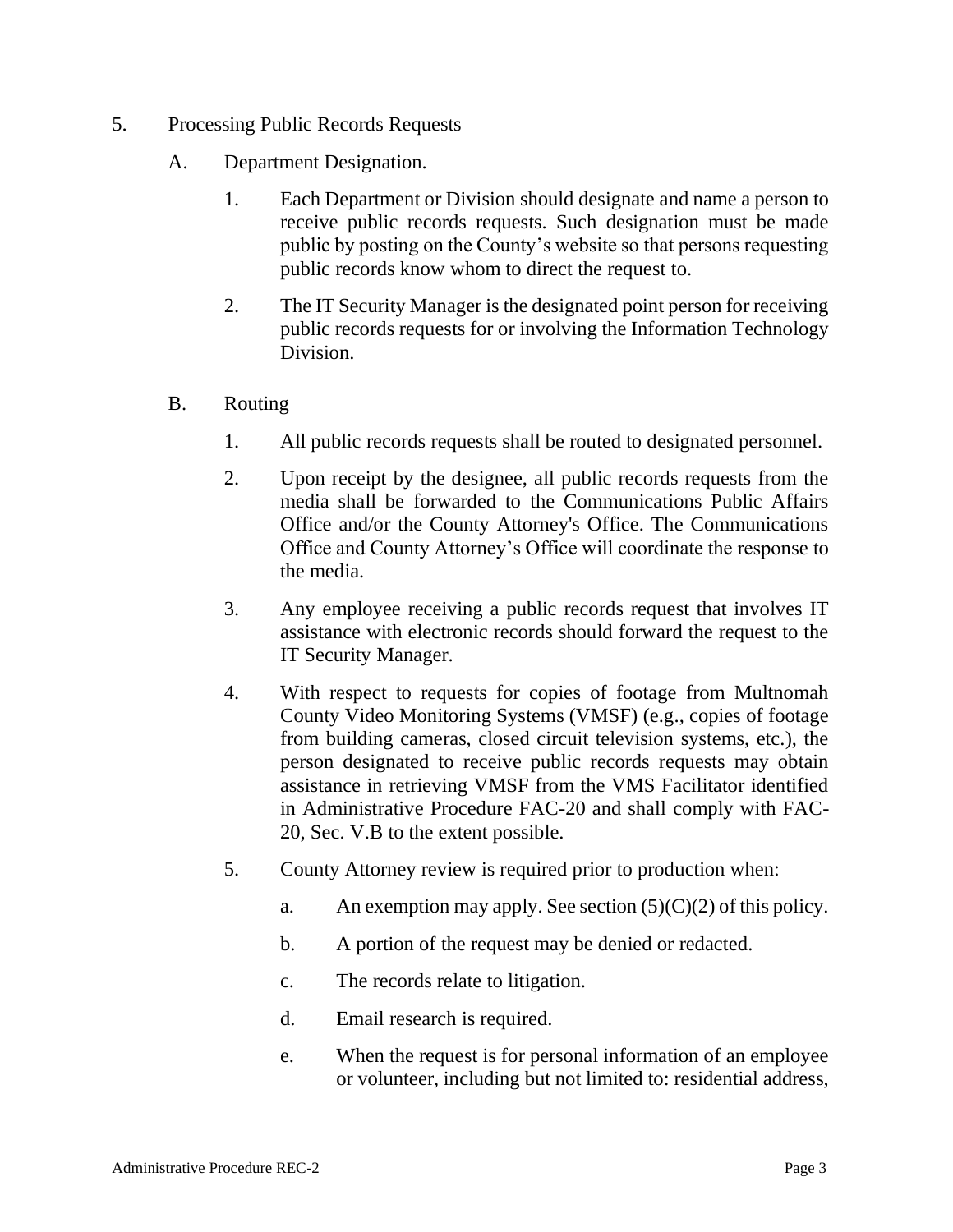private email, telephone numbers, Social Security number, date of birth, or driver's license number.

- f. Where information sought relates to a person's reputation, honesty or truthfulness.
- C. Written Acknowledgment of Request
	- 1. Pursuant to ORS 192.440(2), all requests for public records shall receive a written acknowledgment as soon as practicable and without unreasonable delay, but no later than five business days after receiving the request. "Business days" shall have the meaning as provided in ORS 192.410(1).
	- 2. Responders should use the County Public Records Request Acknowledgment Form and/or provide the following:
		- a. The County is the custodian of and does possess the requested record; or
		- b. Inform the requester that the County is not the custodian of the requested record; or
		- c. Notify the requester that the County is uncertain whether the public body is the custodian of the requested record and will conduct a search for responsive documents; or
		- d. Based on your request, the County is unable to determine what records you are seeking. Please clarify your request by specifying in as much detail as possible the records you are seeking; or
		- e. State or Federal law prohibits the County from acknowledging whether the requested records exist (include citation of state or federal law); or
		- f. Your request is denied in its entirety or in part based on the following [insert reason].
	- 3. Notification Regarding Fees
		- a. If estimated fees are more than \$25.00, the following written statement, or one substantially similar, must be provided: "The costs associated with production of the requested records is estimated to be \$\_\_\_\_. Fees will accrue even if the County fails to locate any responsive records. Please verify that you will pay the fees associated with this production. The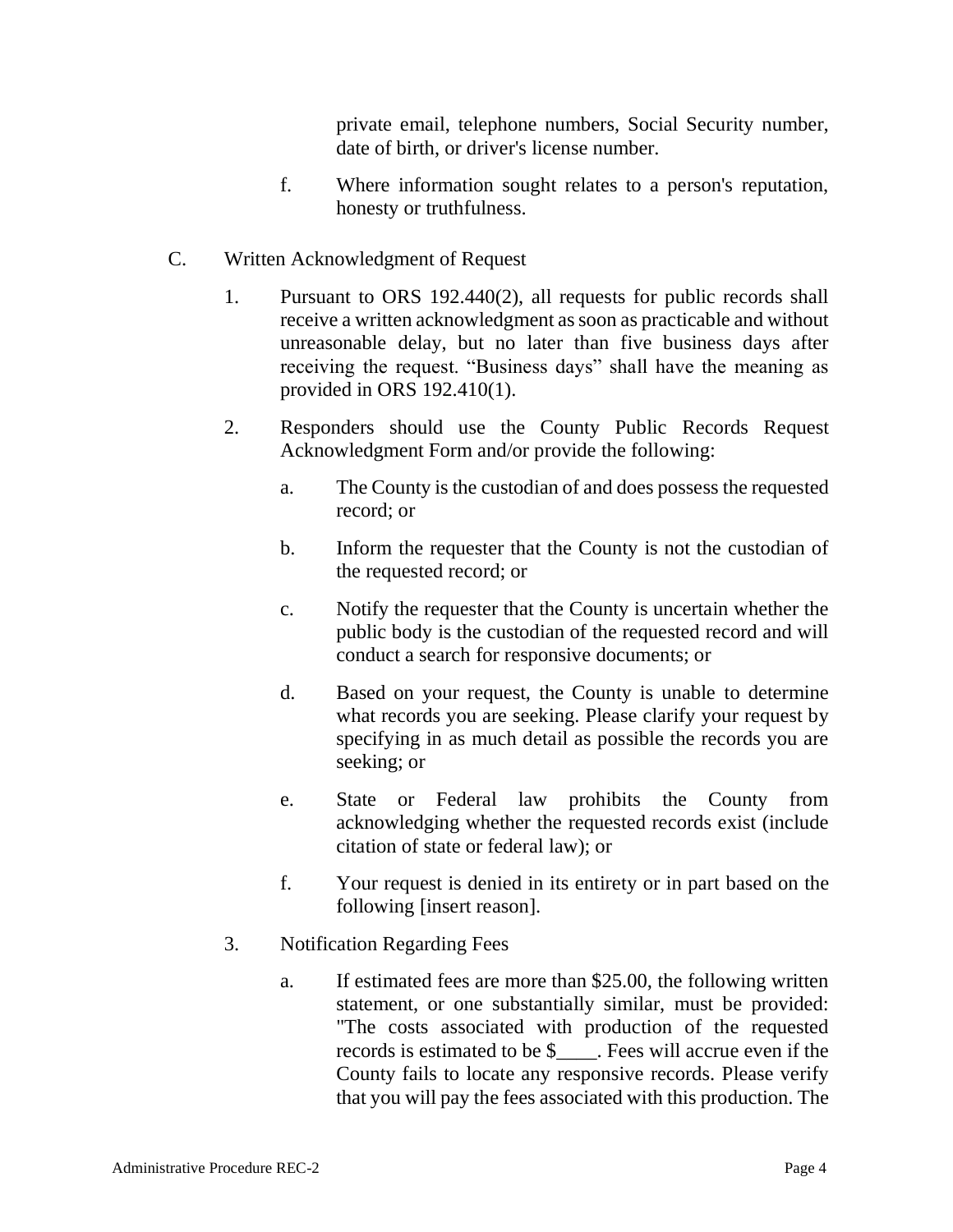County will not proceed with processing this request until written verification and payment is received. If the actual cost is less than estimated, the County will refund requester the amount of over payment. If the cost is more than originally estimated, the County will notify the requester of the revised estimate and the additional payment must be received prior to the County providing the records."

- b. All cost estimates must include an explanation of the estimated costs.
- c. If the estimated fees are less than \$25.00, a written estimate is not required. See section (5)(D) for information on calculation of charges and requests for waivers.
- d. The IT Security Manager will coordinate with the appropriate IT service professional to estimate the amount of time and effort to fulfill the public records request and generate an estimate of fees, if expected to be in excess of \$25, to retrieve the records. Once payment has been received, the IT Security Manager will coordinate with the appropriate IT service professional to retrieve the record.
- D. Providing Records
	- 1. The County will provide copies or allow inspection of records as soon as practicable and without unreasonable delay as follows:
		- a. Within ten business days after the date which the County was required to acknowledge receipt of request, the County must:
			- i. Complete its response to the request; or
			- ii. Provide a written statement that the public body is still processing the request and provide a reasonable estimated date by which the public body expects to complete its response based on currently available information.
		- b. The ten-day period is suspended if:
			- i. the requester has been informed that fees are estimated to exceed \$25; or
			- ii. the County has requested additional information or clarification from a requester.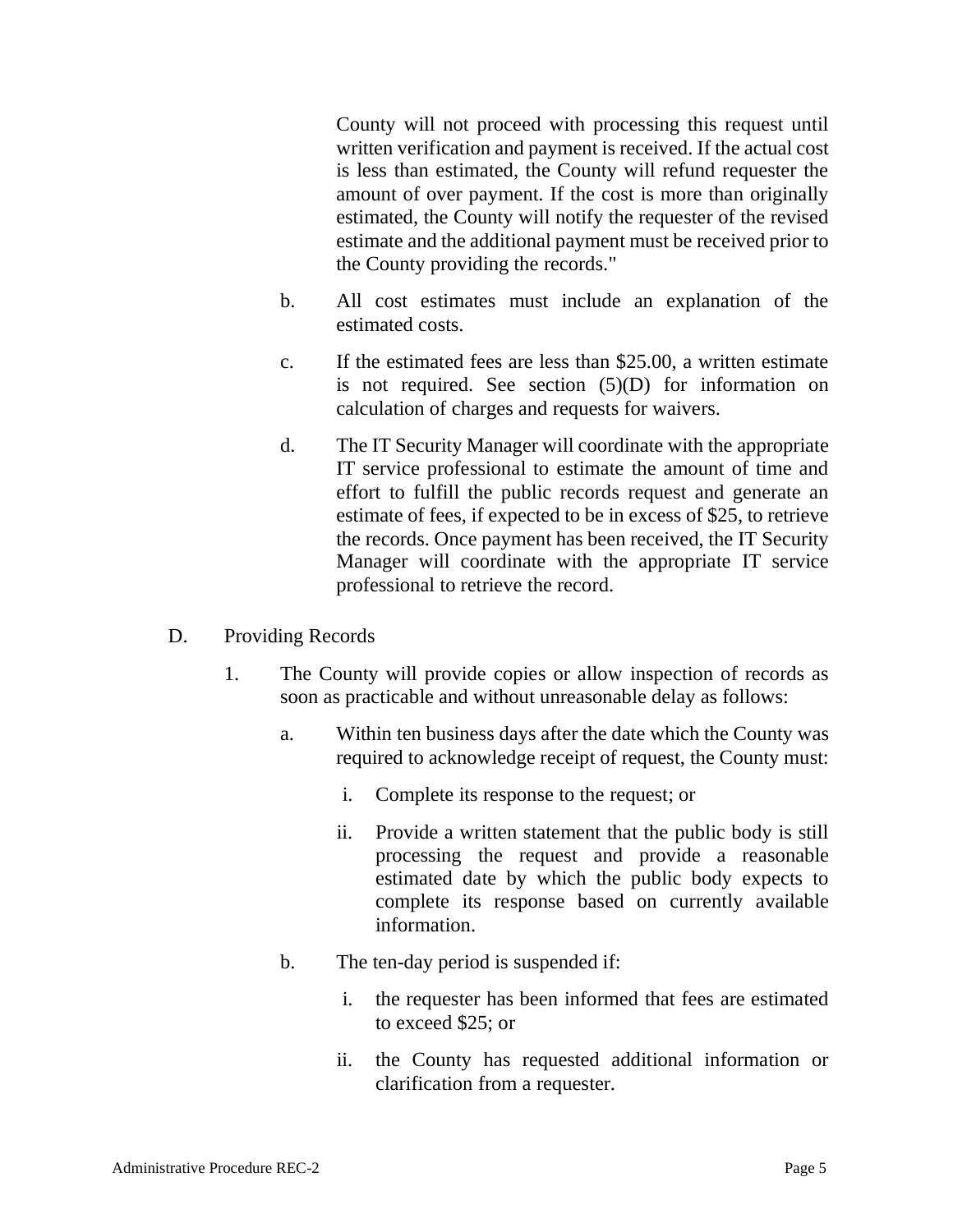c. Examples:

Example 1: A records request is received on Day 1. On Day 5, the County acknowledges receipt of the request. Because it is a small request that will not cost more than\$25.00, the County begins processing the request. By Day 15, the County must have either completed its response or provided a written statement that the County is still processing the request, with an estimated date of completion.

Example 2: A records request is received on Day 1. On Day 5, the County acknowledges receipt of the request and because of the size of the request, includes a fee estimate of \$750, noting that the County will not proceed with processing the request until written verification and payment are received. On Day 25, the County receives written verification and payment. By Day 35, the County must have either completed its response or provided a written statement that the County is still processing the request, with an estimated date of completion.

Example 3: A records request is received on Day 1. On Day 5, the County acknowledges receipt of the request, and because of the size of the request, includes a fee estimate of \$750, noting that the County will not proceed with processing the request until written verification and payment are received. On Day 25, the County receives written verification and payment, which gives the County until Day 35 to either complete its response or provide a written statement that the County is still processing the request. However, on Day 32 (7 days into the ten-day response period), while processing the request, the County determines that it needs additional information and requests that information from the requester. The remaining portion of the ten-day response period is now suspended. When the County receives the additional information, it will have the remaining 3 days of the ten-day timeline to complete the request or provide a written statement that the County is still processing the request, with an estimated date of completion. If the additional information arrives on Day 40, the County will have until Day 43 to complete the request or notify the requester that it is processing the request, with an estimate date of completion.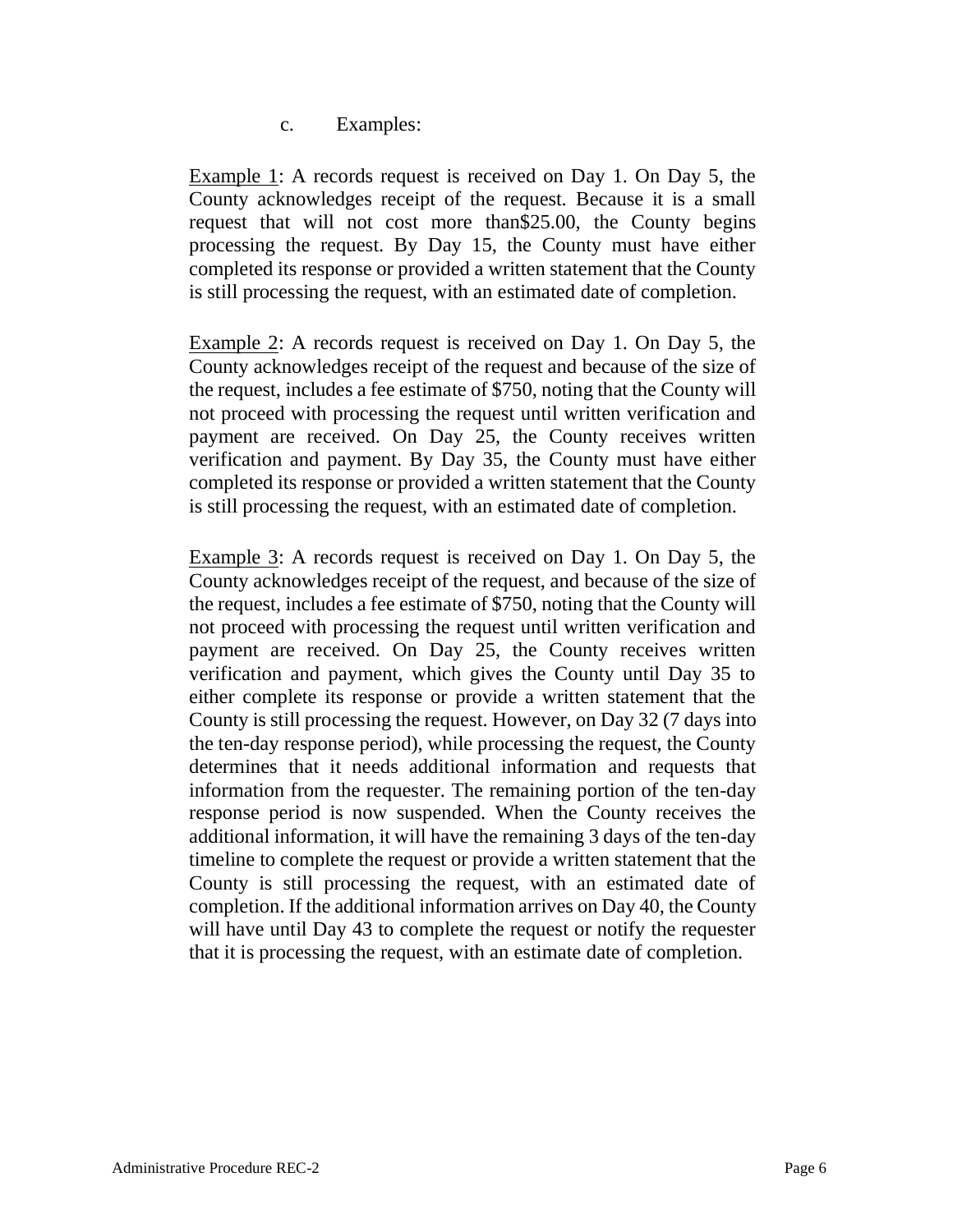- 2. Departments shall provide reasonable opportunities for requesters to inspect and examine public records in the office of the records custodian or other appropriate facility during normal business hours.
	- a. If the records are in an electronic format or machine readable format, the County shall provide, to the extent practical, access to the records for review by the requester in the original format. Departments should not allow a requester access to records in the original format if doing so would compromise the County's information technology security or reveal confidential or exempt information.
	- b. Departments may adopt reasonable rules for the protection of records to be reviewed in their original format, including allowing an employee to supervise the inspection of records.
- 3. Exemptions, Denials, and Attorney Review:
	- a. All records must be reviewed for available exemptions from production under the law. If you believe an exemption may apply, contact the County Attorney's Office. Some possible exemptions include:
		- i. Confidential or sensitive information.
		- ii. Medical information.
		- iii. Social Security numbers.
		- iv. Public employee addresses, date of birth, and telephone numbers.
		- v. Mail addresses, excluding those that are issued by the County to its employees.
		- vi. Personnel disciplinary actions.
		- vii. Attorney-Client privileged communications.
		- viii. Any exemptions, redactions, denials, or requests for personal information of employees must be reviewed by the County Attorney's Office prior to responding to the requester.